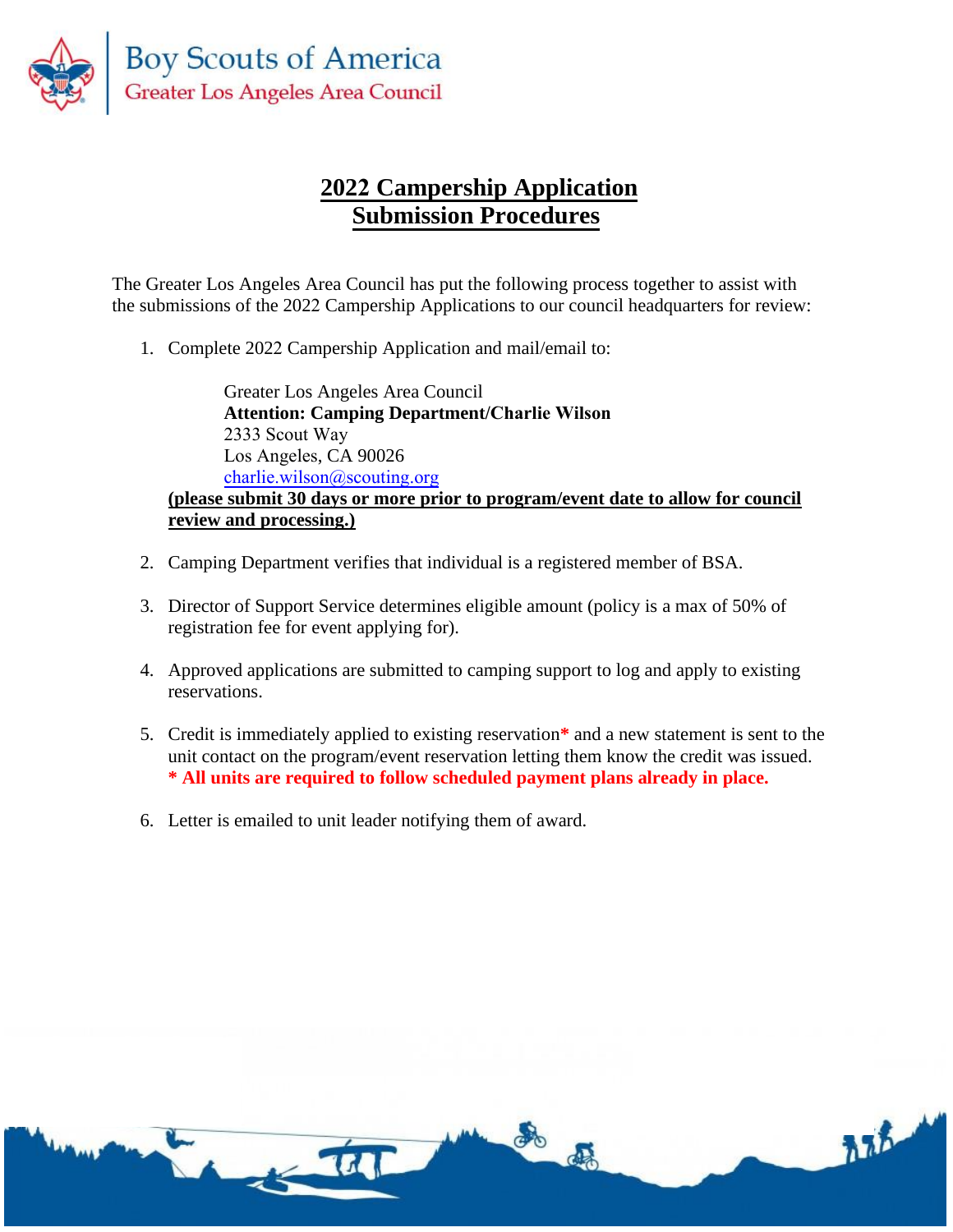

# **2022 CAMPERSHIP APPLICATION**

Each year we are able to help Scouts go to a camping program/event with the help of the funds raised in this council.

Specific guidelines have been established in order for a Scout to qualify for the program. Please read the following information carefully.

### **2022 REQUEST FOR CAMPERSHIP ASSISTANCE**

#### *FINANCIAL ASSISTANCE TO ATTEND GREATER LOS ANGELES AREA COUNCIL CAMPS\** **(One application per youth)**

Please PRINT all information except signatures. Information is confidential. The application should be signed by the leader (Leader is Scoutmaster, Cubmaster, adviser, committee chairman, chartered organization representative, den leader) along parent or guardians.

\*The 9<sup>th</sup> point of the Scout Law is "A Scout is thrifty" and each camper is to earn as much of their own way as possible. Partial **camperships awarded; No full camperships can be awarded. CAMPERSHIPS ARE AWARDED TO GREATER LOS ANGELES AREA COUNCIL SCOUTS ATTENDING A GREATER LOS ANGELES AREA COUNCIL CAMP.**

Submitted (circle one) by Troop or Pack or Crew. Number\_\_\_\_\_\_\_\_\_\_\_\_\_\_\_\_\_\_\_\_\_\_\_\_\_ District

| Campership for:<br>Camp<br>(circle one): | <b>Cherry Valley</b>                                                                                                                                                                                                                                                                                                              | <b>HESR</b><br><b>Camp Big Horn</b> | <b>Cabrillo</b><br><b>Youth Center</b>                                            | <b>Camp Trask</b> |  |  |
|------------------------------------------|-----------------------------------------------------------------------------------------------------------------------------------------------------------------------------------------------------------------------------------------------------------------------------------------------------------------------------------|-------------------------------------|-----------------------------------------------------------------------------------|-------------------|--|--|
| Scout will<br>attend:<br>check box       | Scout BSA Resident Camp<br><b>D</b> Cub Resident Camp<br>$\Box$ Webelos Golden<br>Nugget Weekend                                                                                                                                                                                                                                  | Scouts BSA Resident<br>Camp         | <b>O</b> Cub Scout Resident<br>Camp<br>□ Cub Day Camp<br>□ Scouts BSA Day<br>Camp | Cub Day Camp      |  |  |
|                                          |                                                                                                                                                                                                                                                                                                                                   |                                     |                                                                                   |                   |  |  |
|                                          | <b>Dates Scout will attend:</b> from <b>the contract of the contract of the contract of the contract of the contract of the contract of the contract of the contract of the contract of the contract of the contract of the contract </b><br>Signature of Leader<br><u>Signature of Leader</u><br>Leader's Email: Leader's Email: |                                     |                                                                                   |                   |  |  |
| <b>SCOUTS INFORMATION: Print Clearly</b> |                                                                                                                                                                                                                                                                                                                                   |                                     |                                                                                   |                   |  |  |
| Phone (                                  | $\sum_{n=1}^{\infty}$ Parent's Email:                                                                                                                                                                                                                                                                                             |                                     |                                                                                   |                   |  |  |
| Ethnicity (optional)                     | Latino ______ African American _______ Asian/Pacific Islander ______American Indian ______ Caucasian _____ Other                                                                                                                                                                                                                  |                                     |                                                                                   |                   |  |  |